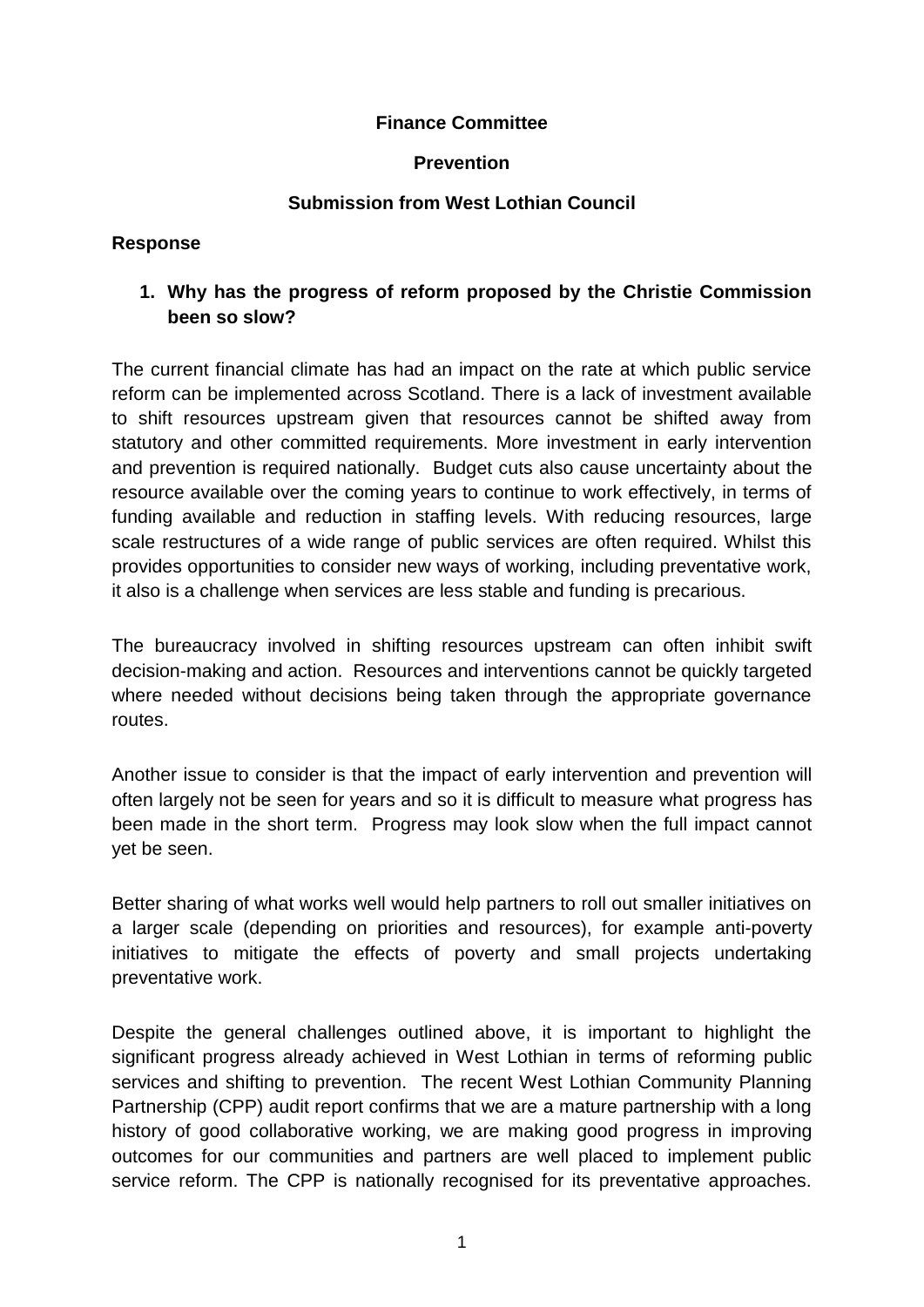West Lothian's reducing reoffending model is also seen as a national good practice model.

A recent evaluation<sup>1</sup> has suggested that embedding the Life Stages Outcomes Planning programme as far back as 2008 is likely to have led to the CPP's positive progress, allowing the partnership to implement public service reform at an early stage from a strong position. This partnership-wide programme embedded a new way of working and got us thinking early on about working in an outcomes-focused way, using a partnership approach to ensure more integrated service provision, using data and evidence to target services to reduce inequalities, engaging with communities to ensure that services are delivered around their needs, shifting resources upstream to deliver preventative services and ensuring we obtain maximum impact for our expenditure. The Life Stages work in West Lothian has enabled the CPP to target services at those most in need whilst continuing to deliver universal provision; however this may be a bigger challenge for other local authorities and CPPs.

The Life Stages principles have been embedded in the Single Outcome Agreement (SOA) since 2011. The key theme of the SOA for 2013-2023 is 'tackling inequalities' and it has a focus on prevention and early intervention, community engagement, better use of data and information and targeting resources. There is also a robust performance management process in place to measure progress in achieving the eight local SOA outcomes. The CPP Prevention Plan<sup>2</sup> includes a number of positive examples of early intervention to date and outlines the commitment to further embedding the prevention agenda within CPP structures, processes and arrangements. Processes are in place to measure this shift to prevention through Covalent, the CPP's performance management system, and we can already see some early indication of positive impacts<sup>3</sup>. Preventative measures are also supported and measured through the CPP's Anti-Poverty Strategy, which adopts the Life Stages principles.

It is important to have strong governance arrangements in place to support the shift to prevention. In West Lothian, the multi-agency Preventative Interventions Board (PIB) was established in early 2012 to build on the work of the Life Stages programme. The Integration Joint Board will now be responsible for delivery of adult health and social care services in West Lothian, building on the mature partnership already well embedded. An Anti-Poverty Strategy Board and Anti-Poverty Strategy Development Group are also in place to take forward this partnership strategy. Mature partnership working arrangements are in place across the partnership and co-location of partners in the West Lothian Civic Centre has helped this. There is

**.** 

<sup>&</sup>lt;sup>1</sup> CPP Board Paper 'Life Stages Refresh' (August 2015)

<sup>&</sup>lt;sup>2</sup> [http://www.westlothian.gov.uk/media/3352/CPP-Prevention-Plan/pdf/Prevention\\_Plan.pd](http://www.westlothian.gov.uk/media/3352/CPP-Prevention-Plan/pdf/Prevention_Plan.pd)

<sup>&</sup>lt;sup>3</sup> CPP Prevention Plan PIs Performance Report (CPP Board August 2015)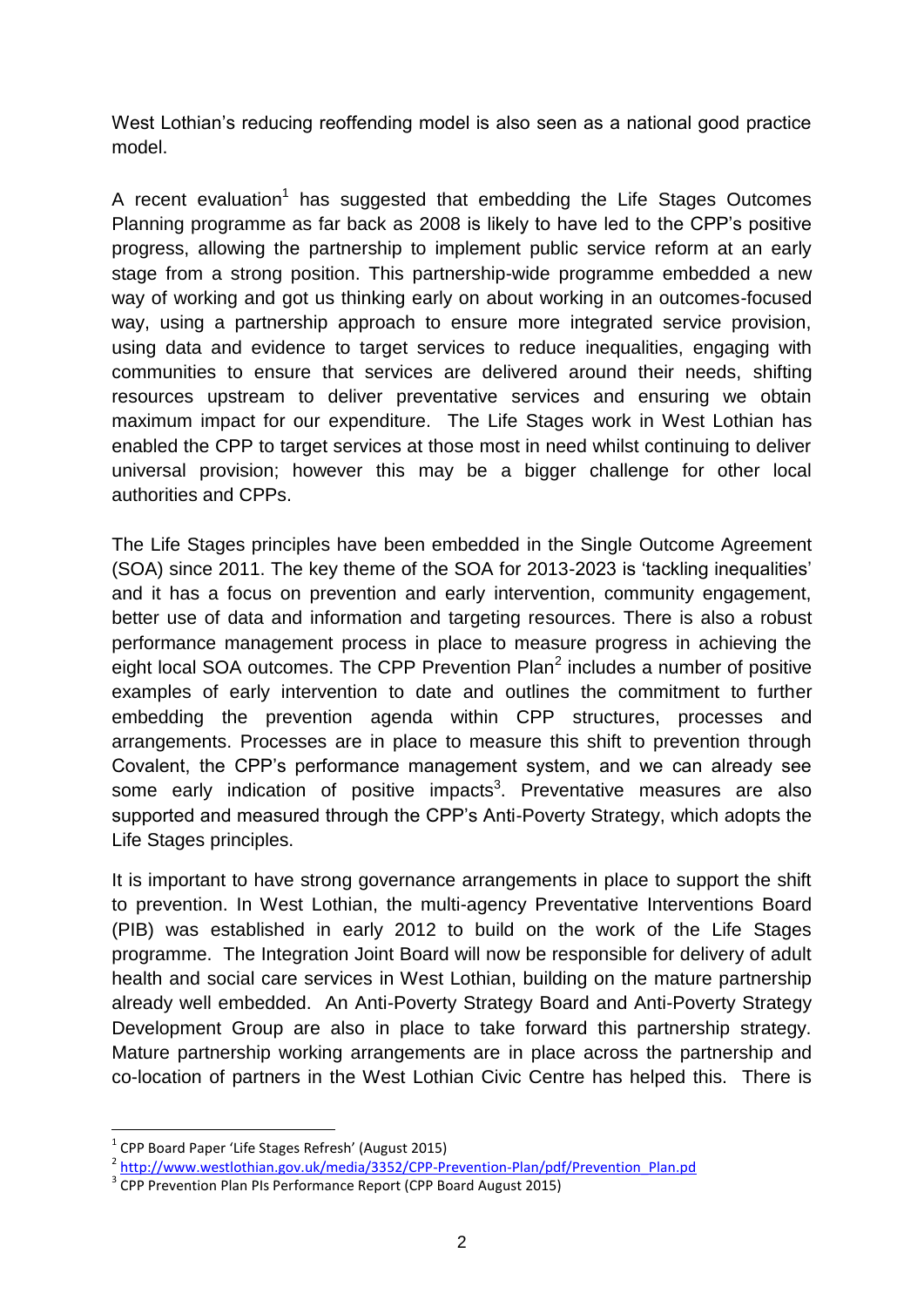also good multi-agency working at a community level, using evidence based and effective interventions.

The West Lothian CPP has therefore already shifted to a preventative approach and has started to see positive impacts from this. The CPP is well placed to take forward the Community Empowerment (Scotland) Act 2015, integration of health and social care and the new Community Justice model. The CPP will build on the effective and mature partnerships in place, with an increased focus on community participation, to continue this journey and deliver prevention and public service reform more effectively.

## **2. What are the main barriers to change and how do we address them in order to accelerate the rate of progress?**

As outlined above, a lack of national investment in prevention has been a barrier to shifting resources upstream. More national investment is required.

Despite Christie's focus on outcomes, local authorities and partner organisations are still required by the Scottish Government to report on input and output measures, for example Heat targets, some Education measures (for example teacher numbers, school meal uptake) and Specified Performance Indicators identified by the Scottish Government and Audit Scotland and reported on annually (number of visits to swimming pools, visits to indoor sports and leisure facilities, visits to libraries and museums, etc). These do not tell us enough about outcomes and tackling inequalities and focusing on these measures takes capacity away from thinking about working in a more preventative, outcomes-focused way, limiting the potential to shift to this way of working.

Ensuring buy-in from decision-makers to shift resources upstream when the impact will not be seen until the longer term, or will be seen by another service area/organisation, is also a challenge. Robust data and evidence is needed on why this shift is necessary (i.e. on the needs in our communities) and on the impact that early intervention and prevention can have (evidence of what works to improve outcomes, demonstrate the impact of these interventions, cost-benefit analysis).

Despite the challenges around shifting resources upstream, significant additional resources have been invested in time-limited preventative projects across the West Lothian CPP, supporting Change Fund impact. Financial monitoring and evidence generated from current activities is being used to inform future funding and resource decisions. A number of early action interventions in West Lothian are already paying dividends, for example the reshaping children's services programme is shifting resources from external sources to local upstream activities and interventions, and there are a number of reducing reoffending interventions that are already having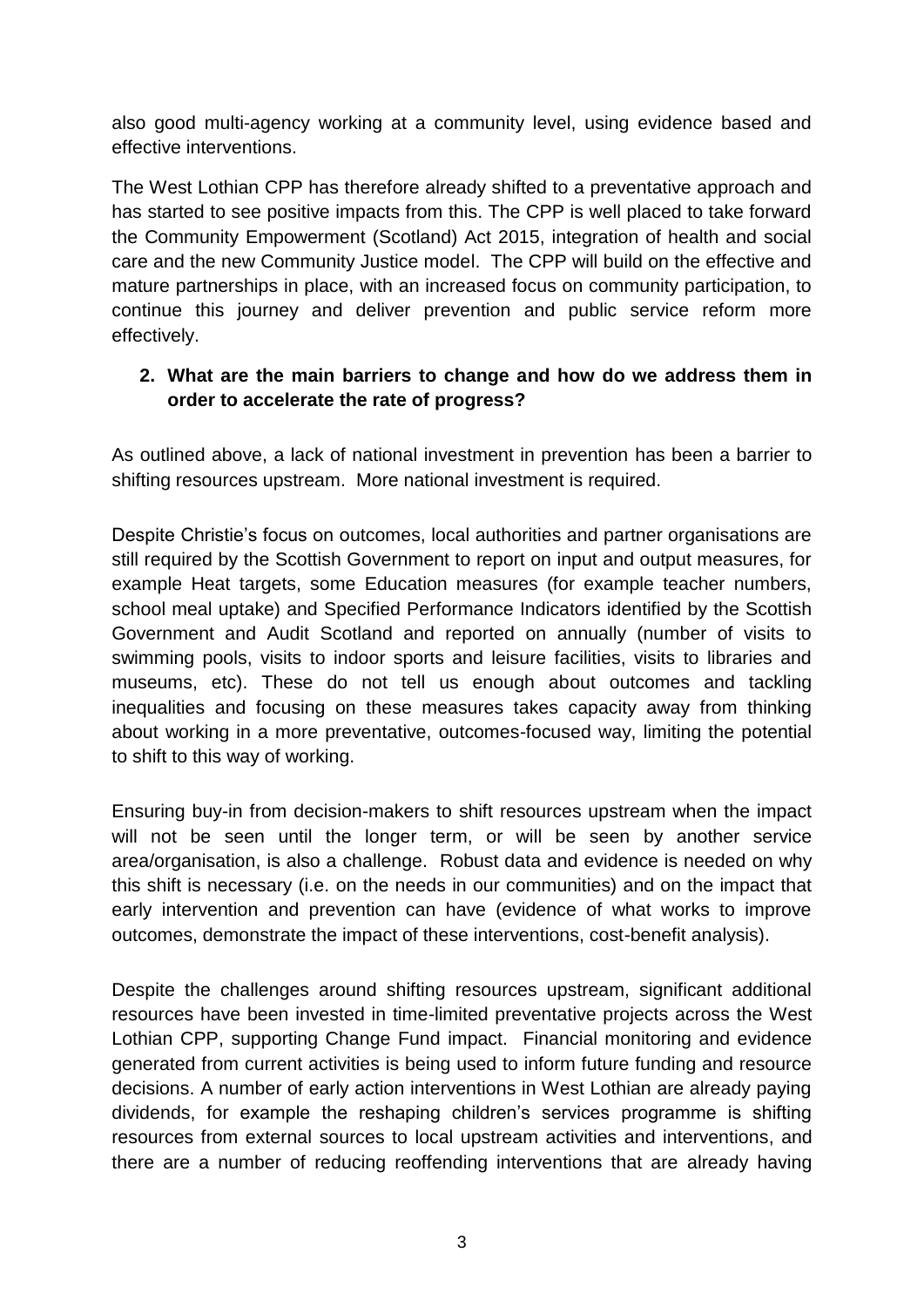positive impact, for example there has been a reduction in reoffending for women engaging with the Almond Project, which was set up in September 2012 to improve outcomes around female offending and to reverse the recent increase in the female prisoner population, providing an assertive outreach service based on a key worker/mentoring model which maximises women's access to services and addresses the underlying issues that drive their offending behaviour. The Families Included project has continued to support delivery of a number of outcomes, including reduction in antisocial behaviour and improvements in parenting, school attendance, home conditions and family routines and in children's social skills.

The issue of 'stigma' has not yet been tackled. When consulting communities, most are happy with the idea of preventative interventions and targeting services where they are most needed. However, these kinds of interventions are still quite unpalatable with the general public and the media when it comes to delivering them. For example, community pay back orders are often seen as 'soft options'. This issue of stigma will need to be taken into consideration when taking forward the Community Empowerment Act and in the delivery of the new Community Justice model. CPPs have not been able to galvanise communities in the way that we would have hoped. Part of this is due to public sector financial restrictions. Not having a clear definition of what is meant by prevention, and the Scottish Government's change in rhetoric, has also not helped local authorities and public bodies, or communities. There has been no investment in communities to increase understanding of why prevention is important and why we need to be working in this way. Resource is required to support communities to participate effectively.

### **3. How do we ensure that the necessary culture change and greater levels of integration takes place?**

In West Lothian, the Life Stages programme has already changed the culture of service design and delivery, embedding a new way of working across the CPP focused on greater levels of integration across services and partner organisations. Empowering and investing in communities is key to ensuring even greater levels of integration and culture change; however, this will require additional resource. The expectations on CPPs have never been higher but local authorities and partners have no additional resources. The Community Empowerment (Scotland) Act 2015 now puts Community Planning on a statutory basis and CPPs understand what they need to do in terms of prevention. However, there is no real resource put into a partnership approach to tackling prevention or investment in communities to empower them to have a greater role in service delivery and making decisions on issues that affect them.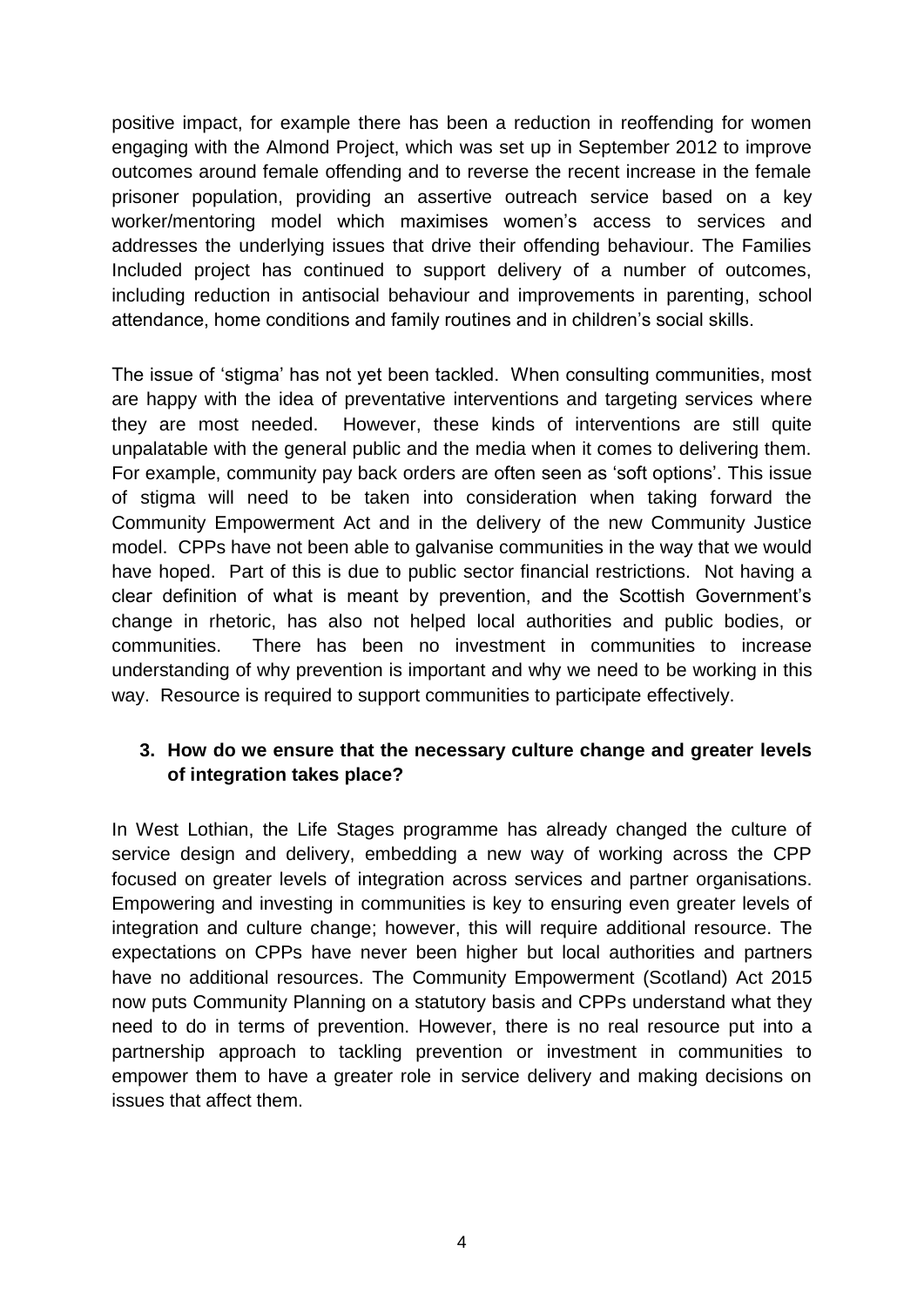### **4. How do we create a culture of innovation?**

There is a culture of innovation in place and this can be seen across Scotland. Examples are the work of the Early Years Collaborative and the Scottish Community Development Centre's work around community development.

The issue is that organisations get caught up in the way things have always been, with no support being provided to breaking down barriers and ensuring that this culture of innovation is embedded in how we design and deliver services. This innovation needs to be more joined up and it needs to drive change.

# **5. What opportunities does digital technology provide in reforming the delivery of public services towards prevention?**

Public services are moving towards digitalisation – supporting individuals to understand how this could benefit them is the challenge. All indications point to a significant number of people actively using digital services. There are some key groups who would benefit from getting online but are the least likely to do so. More work is needed to look at costs of internet access for low income families.

There needs to be a concentrated effort to market the benefits of digitalisation, to help people to help themselves, ensuring a shift from how it helps services save money to how it benefits the individual. This will require investment in a range of publicity, taster sessions and on-going help for those who require additional support. West Lothian Council have a Digital Inclusion Working Group to increase residents' access to help and support to improve digital inclusion and a Digital Inclusion Week is being held in October 2015.

Partners need to be better able to share data. There are still huge concerns around what can and cannot be shared. Systems often do not "talk to each other" and helping this to happen is time consuming and costly. It is likely that many CPPs are working independently on solutions which would benefit from sharing resources, expertise etc.

Organisations could also make much better use of technology in terms of shared services to increase efficiencies.

## **6. How should community planning be developed to support service integration and the focus on prevention?**

The Community Empowerment (Scotland) Act 2015 will help with this, now that Community Planning has been put on a statutory basis and partners are legally required to work together and with the community. However, again this is unresourced. More resource is required to develop community capacity. There is a danger that the Act will 'empower the already empowered'. More thought needs to